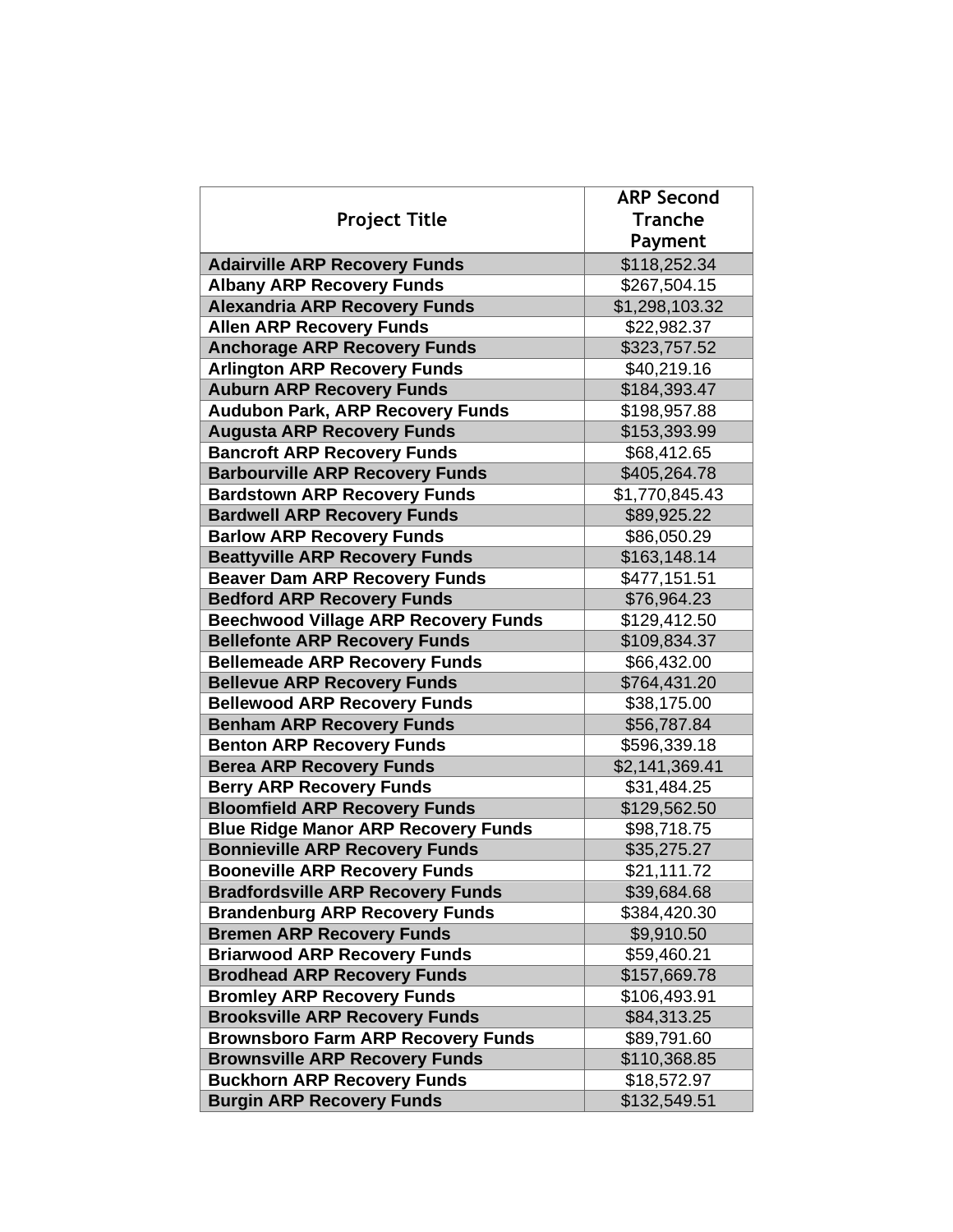| <b>Burkesville ARP Recovery Funds</b>      | \$195,617.42   |
|--------------------------------------------|----------------|
| <b>Burnside ARP Recovery Funds</b>         | \$112,640.36   |
| <b>Butler ARP Recovery Funds</b>           | \$77,899.56    |
| <b>Cadiz ARP Recovery Funds</b>            | \$356,894.90   |
| <b>Calhoun ARP Recovery Funds</b>          | \$98,075.95    |
| <b>Calvert City ARP Recovery Funds</b>     | \$334,714.24   |
| <b>Camargo ARP Recovery Funds</b>          | \$152,859.52   |
| <b>Campbellsburg ARP Recovery Funds</b>    | \$105,424.96   |
| <b>Campbellsville ARP Recovery Funds</b>   | \$1,534,207.14 |
| <b>Campton ARP Recovery Funds</b>          | \$56,386.99    |
| <b>Caneyville ARP Recovery Funds</b>       | \$81,106.40    |
| <b>Carlisle ARP Recovery Funds</b>         | \$265,366.26   |
| <b>Carrollton ARP Recovery Funds</b>       | \$505,077.77   |
| <b>Catlettsburg ARP Recovery Funds</b>     | \$233,431.45   |
| <b>Cave City ARP Recovery Funds</b>        | \$324,158.38   |
| <b>Centertown ARP Recovery Funds</b>       | \$57,455.94    |
| <b>Central City ARP Recovery Funds</b>     | \$765,633.77   |
| <b>Clarkson ARP Recovery Funds</b>         | \$118,385.95   |
| <b>Clay ARP Recovery Funds</b>             | \$146,445.83   |
| <b>Clay City ARP Recovery Funds</b>        | \$146,178.59   |
| <b>Clinton ARP Recovery Funds</b>          | \$167,156.69   |
| <b>Cloverport ARP Recovery Funds</b>       | \$153,928.46   |
| <b>Coal Run ARP Recovery Funds</b>         | \$203,100.06   |
| <b>Coldspring ARP Recovery Funds</b>       | \$878,006.89   |
| <b>Columbia ARP Recovery Funds</b>         | \$615,179.38   |
| <b>Columbus ARP Recovery Funds</b>         | \$20,443.62    |
| <b>Corbin ARP Recovery Funds</b>           | \$962,320.14   |
| <b>Corinth ARP Recovery Funds</b>          | \$30,197.77    |
| <b>Corydon ARP Recovery Funds</b>          | \$92,463.97    |
| <b>Crab Orchard ARP Recovery Funds</b>     | \$110,235.23   |
| <b>Crescent Springs ARP Recovery Funds</b> | \$542,223.70   |
| <b>Crestview ARP Recovery Funds</b>        | \$66,007.52    |
| <b>Crestview Hills ARP Recovery Funds</b>  | \$446,686.51   |
| <b>Crestwood ARP Recovery Funds</b>        | \$533,175.00   |
| <b>Crittenden ARP Recovery Funds</b>       | \$411,588.75   |
| <b>Crofton ARP Recovery Funds</b>          | \$94,468.25    |
| <b>Cynthiana ARP Recovery Funds</b>        | \$846,740.17   |
| <b>Danville ARP Recovery Funds</b>         | \$2,240,647.93 |
| <b>Dawson Springs ARP Recovery Funds</b>   | \$351,550.16   |
| <b>Dayton ARP Recovery Funds</b>           | \$749,465.93   |
| <b>Dixon ARP Recovery Funds</b>            | \$117,717.86   |
| <b>Douglass Hills ARP Recovery Funds</b>   | \$762,560.54   |
| <b>Dover ARP Recovery Funds</b>            | \$33,137.38    |
| <b>Drakesboro ARP Recovery Funds</b>       | \$66,541.99    |
| <b>Druid Hills ARP Recovery Funds</b>      | \$35,908.60    |
| <b>Dry Ridge ARP Recovery Funds</b>        | \$294,628.70   |
| <b>Earlington ARP Recovery Funds</b>       | \$177,979.79   |
| <b>Eddyville ARP Recovery Funds</b>        | \$340,058.98   |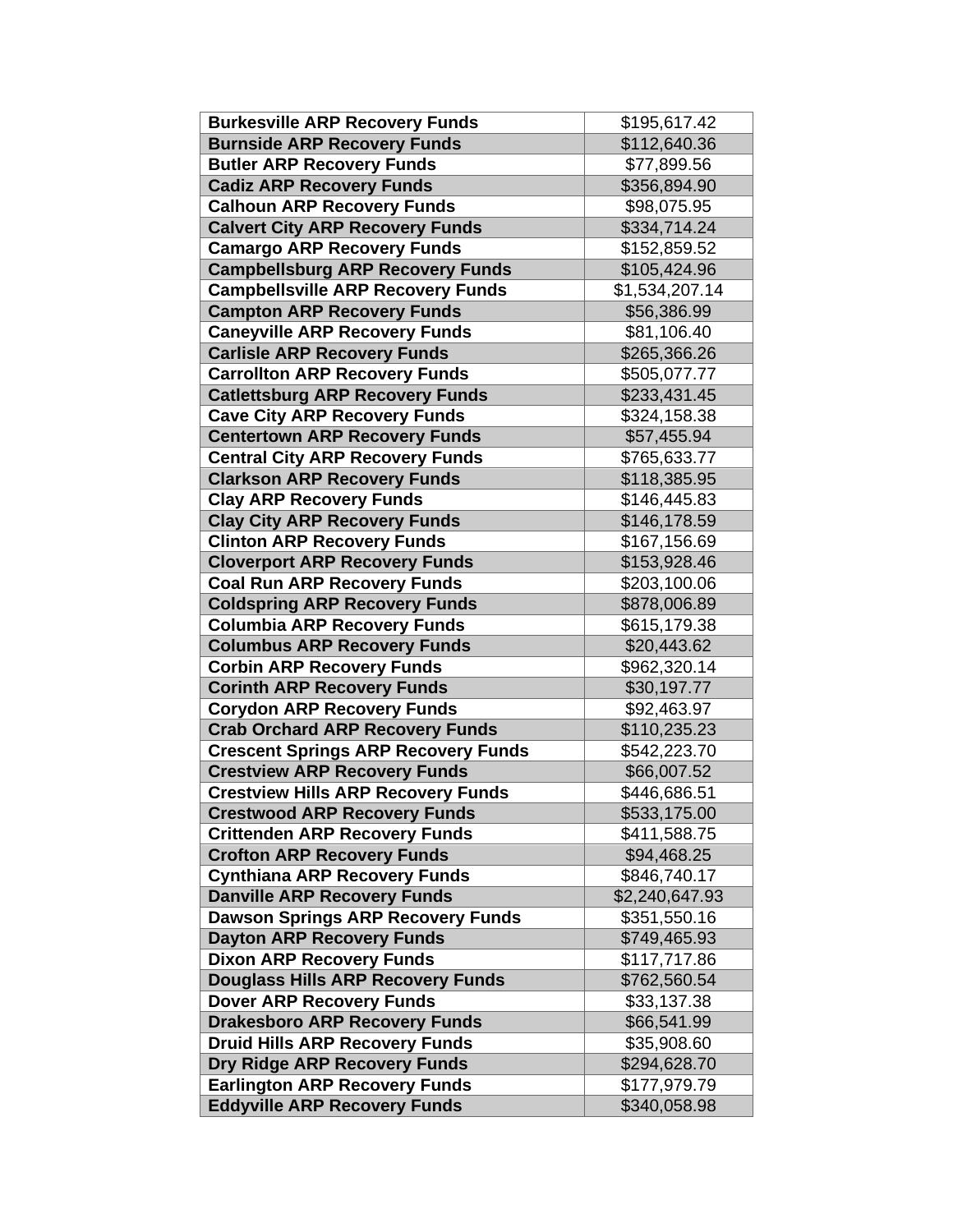| <b>Edgewood ARP Recovery Funds</b>                                                     | \$1,170,364.08              |
|----------------------------------------------------------------------------------------|-----------------------------|
| <b>Edmonton ARP Recovery Funds</b>                                                     | \$213,121.44                |
| <b>Elkhorn City ARP Recovery Funds</b>                                                 | \$118,920.43                |
| <b>Elkton ARP Recovery Funds</b>                                                       | \$284,473.70                |
| <b>Elsmere ARP Recovery Funds</b>                                                      | \$1,148,450.65              |
| <b>Eminence ARP Recovery Funds</b>                                                     | \$344,869.24                |
| <b>Erlanger ARP Recovery Funds</b>                                                     | \$2,571,620.85              |
| <b>Eubank ARP Recovery Funds</b>                                                       | \$44,094.09                 |
| <b>Evarts ARP Recovery Funds</b>                                                       | \$107,295.62                |
| <b>Ewing ARP Recovery Funds</b>                                                        | \$14,625.00                 |
| <b>Fairfield ARP Recovery Funds</b>                                                    | \$5,353.13                  |
| <b>Fairview ARP Recovery Funds</b>                                                     | \$7,891.29                  |
| <b>Falmouth ARP Recovery Funds</b>                                                     | \$280,999.62                |
| <b>Ferguson ARP Recovery Funds</b>                                                     | \$126,536.68                |
| <b>Fincastle ARP Recovery Funds</b>                                                    | \$112,773.98                |
| <b>Flatwoods ARP Recovery Funds</b>                                                    | \$945,885.07                |
| <b>Fleming-Neon ARP Recovery Funds</b>                                                 | \$90,459.70                 |
| <b>Fleminsburg ARP Recovery Funds</b>                                                  | \$374,799.78                |
| <b>Florence ARP Recovery Funds</b>                                                     | \$4,409,943.60              |
| <b>Fordsville ARP Recovery Funds</b>                                                   | \$70,817.78                 |
| <b>Forest Hills ARP Recovery Funds</b>                                                 | \$61,197.25                 |
| <b>Fort Mitchell ARP Recovery Funds</b>                                                | \$1,101,149.72              |
| <b>Fort Thomas ARP Recovery Funds</b>                                                  | \$2,173,036.99              |
| <b>Fort Wright ARP Recovery Funds</b>                                                  | \$767,638.04                |
| <b>Fountain Run ARP Recovery Funds</b>                                                 | \$21,750.00                 |
| <b>Fox Chase ARP Recovery Funds</b>                                                    | \$65,072.19                 |
| <b>Frankfort ARP Recovery Funds</b>                                                    | \$3,708,580.31              |
| <b>Franklin ARP Recovery Funds</b>                                                     | \$1,203,902.31              |
| <b>Fredonia ARP Recovery Funds</b>                                                     | \$52,912.91                 |
| <b>Frenchburg ARP Recovery Funds</b>                                                   | \$72,822.06                 |
| <b>Fulton ARP Recovery Funds</b>                                                       | \$283,271.13                |
| <b>Gamaliel ARP Recovery Funds</b>                                                     | \$47,835.41                 |
| <b>Georgetown ARP Recovery Funds</b>                                                   | \$4,675,577.09              |
| <b>Germantown ARP Recovery Funds</b>                                                   | \$13,125.00                 |
| <b>Ghent ARP Recovery Funds</b>                                                        | \$40,753.63                 |
| <b>Glasgow ARP Recovery Funds</b>                                                      | \$1,935,463.37              |
| <b>Glencoe ARP Recovery Funds</b>                                                      | \$44,445.00                 |
| <b>Glenview ARP Recovery Funds</b>                                                     | \$72,554.82                 |
| <b>Glenview Hills ARP Recovery Funds</b>                                               | \$44,094.09                 |
| <b>Glenview Manor ARP Recovery Funds</b>                                               | \$22,980.75                 |
| <b>Goshen ARP Recovery Funds</b>                                                       | \$134,954.64                |
| <b>Grand Rivers ARP Recovery Funds</b><br><b>Graymoor-Devondale ARP Recovery Funds</b> | \$49,037.97<br>\$393,907.22 |
| <b>Grayson ARP Recovery Funds</b>                                                      | \$520,310.28                |
| <b>Greensburg ARP Recovery Funds</b>                                                   | \$276,055.73                |
| <b>Green Spring ARP Recovery Funds</b>                                                 | \$83,019.00                 |
| <b>Greenup ARP Recovery Funds</b>                                                      | \$148,717.34                |
| <b>Greenville ARP Recovery Funds</b>                                                   | \$561,732.00                |
|                                                                                        |                             |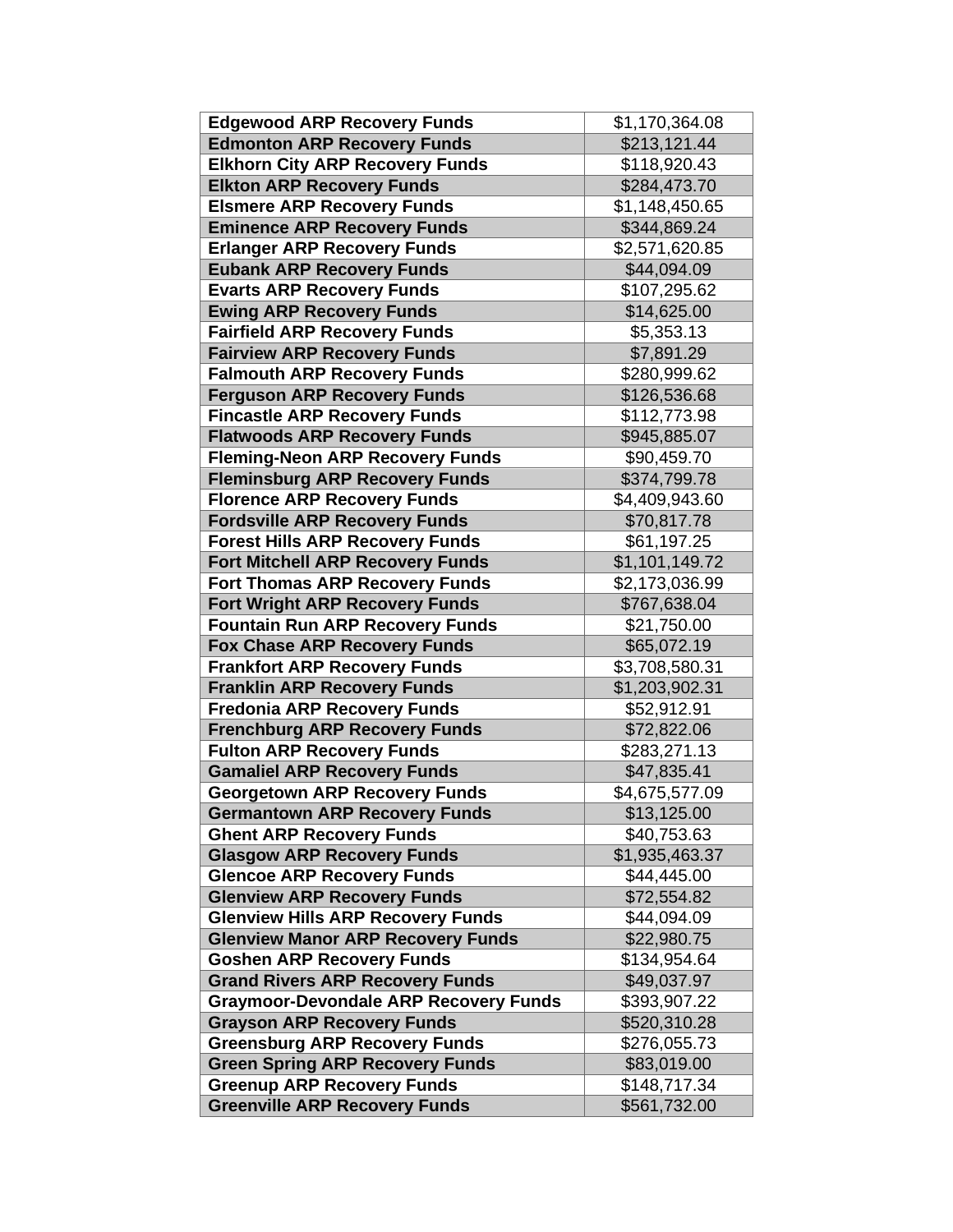| <b>Guthrie ARP Recovery Funds</b>           | \$188,268.41   |
|---------------------------------------------|----------------|
| <b>Hanson ARP Recovery Funds</b>            | \$94,869.11    |
| <b>Hardin ARP Recovery Funds</b>            | \$80,705.55    |
| <b>Hardinsburg ARP Recovery Funds</b>       | \$312,399.96   |
| <b>Harlan ARP Recovery Funds</b>            | \$200,962.16   |
| <b>Harrodsburg ARP Recovery Funds</b>       | \$1,140,166.31 |
| <b>Hartford ARP Recovery Funds</b>          | \$364,243.92   |
| <b>Hawesville ARP Recovery Funds</b>        | \$132,282.27   |
| <b>Hazard ARP Recovery Funds</b>            | \$649,385.71   |
| <b>Hazel ARP Recovery Funds</b>             | \$24,356.25    |
| <b>Hebron Estates ARP Recovery Funds</b>    | \$157,268.93   |
| <b>Heritage Creek, ARP Recovery Funds</b>   | \$151,389.71   |
| <b>Hickman ARP Recovery Funds</b>           | \$281,667.71   |
| <b>Hickory Hill ARP Recovery Funds</b>      | \$14,592.75    |
| <b>Highland Heights ARP Recovery Funds</b>  | \$944,014.41   |
| <b>Hills and Dales ARP Recovery Funds</b>   | \$19,508.29    |
| <b>Hillview ARP Recovery Funds</b>          | \$1,232,630.28 |
| <b>Hindman ARP Recovery Funds</b>           | \$90,593.31    |
| <b>Hodgenville ARP Recovery Funds</b>       | \$434,126.37   |
| <b>Hollow Creek ARP Recovery Funds</b>      | \$96,281.25    |
| <b>Horse Cave ARP Recovery Funds</b>        | \$324,024.76   |
| <b>Houston Acres ARP Recovery Funds</b>     | \$67,343.70    |
| <b>Hunters Hollow ARP Recovery Funds</b>    | \$47,835.41    |
| <b>Hurstbourne ARP Recovery Funds</b>       | \$586,317.80   |
| <b>Hurstbourne Acres ARP Recovery Funds</b> | \$156,000.00   |
| <b>Hustonville ARP Recovery Funds</b>       | \$49,305.21    |
| <b>Hyden ARP Recovery Funds</b>             | \$44,361.33    |
| <b>Independence ARP Recovery Funds</b>      | \$3,810,932.05 |
| <b>Indian Hills ARP Recovery Funds</b>      | \$396,579.58   |
| <b>Inez ARP Recovery Funds</b>              | \$49,894.13    |
| <b>Irvine ARP Recovery Funds</b>            | \$307,055.22   |
| <b>Irvington ARP Recovery Funds</b>         | \$158,872.35   |
| <b>Island ARP Recovery Funds</b>            | \$60,261.92    |
| <b>Jackson ARP Recovery Funds</b>           | \$259,086.19   |
| <b>Jamestown ARP Recovery Funds</b>         | \$239,310.66   |
| <b>Jeffersontown ARP Recovery Funds</b>     | \$3,703,235.57 |
| <b>Jeffersonville ARP Recovery Funds</b>    | \$234,233.16   |
| <b>Jenkins ARP Recovery Funds</b>           | \$257,750.01   |
| <b>Junction City ARP Recovery Funds</b>     | \$308,124.16   |
| <b>Kenton Vale ARP Recovery Funds</b>       | \$6,826.13     |
| <b>Kevil ARP Recovery Funds</b>             | \$78,033.18    |
| <b>Kuttawa ARP Recovery Funds</b>           | \$89,524.37    |
| La Center ARP Recovery Funds                | \$128,140.10   |
| <b>LaFayette ARP Recovery Funds</b>         | \$21,378.95    |
| La Grange ARP Recovery Funds                | \$1,206,708.30 |
| <b>Lakeside Park ARP Recovery Funds</b>     | \$369,054.18   |
| <b>Lakeview Heights ARP Recovery Funds</b>  | \$18,771.75    |
| <b>Lancaster ARP Recovery Funds</b>         | \$516,702.58   |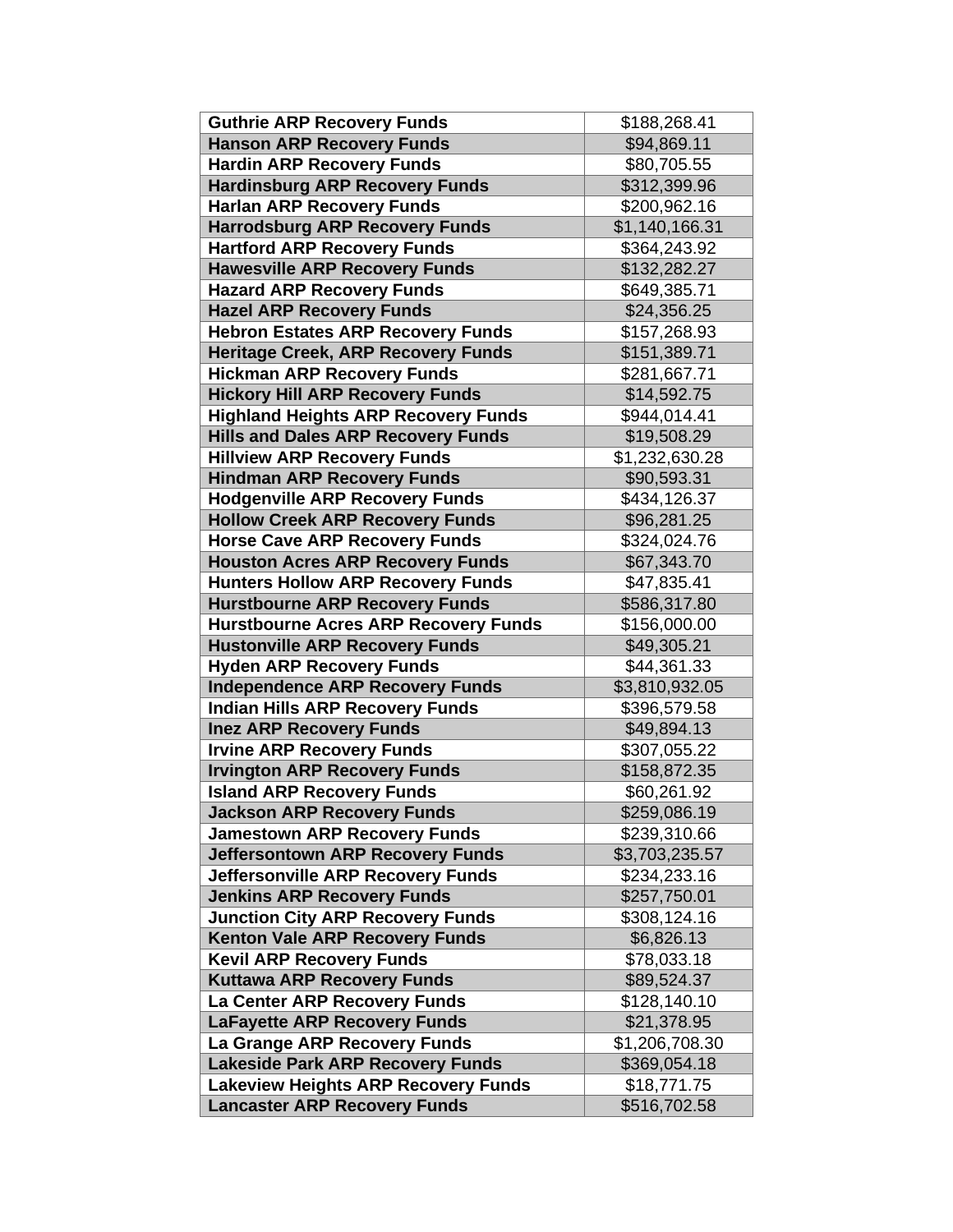| <b>Langdon Place ARP Recovery Funds</b>      | \$113,943.75   |
|----------------------------------------------|----------------|
| <b>Lawrenceburg ARP Recovery Funds</b>       | \$1,537,814.84 |
| <b>Lebanon ARP Recovery Funds</b>            | \$762,694.16   |
| <b>Lebanon Junction ARP Recovery Funds</b>   | \$262,159.42   |
| <b>Leitchfield ARP Recovery Funds</b>        | \$916,355.39   |
| <b>Lewisburg ARP Recovery Funds</b>          | \$107,429.24   |
| <b>Lewisport ARP Recovery Funds</b>          | \$225,815.19   |
| <b>Liberty ARP Recovery Funds</b>            | \$284,607.32   |
| <b>Lincolnshire ARP Recovery Funds</b>       | \$20,042.77    |
| <b>Livermore ARP Recovery Funds</b>          | \$172,234.19   |
| <b>Livingston ARP Recovery Funds</b>         | \$28,727.97    |
| <b>London ARP Recovery Funds</b>             | \$1,078,033.72 |
| <b>Loretto ARP Recovery Funds</b>            | \$92,597.59    |
| <b>Louisa ARP Recovery Funds</b>             | \$310,930.15   |
| <b>Loyall ARP Recovery Funds</b>             | \$80,304.69    |
| <b>Ludlow ARP Recovery Funds</b>             | \$437,487.75   |
| <b>Lyndon ARP Recovery Funds</b>             | \$814,500.00   |
| <b>Lynnview ARP Recovery Funds</b>           | \$124,666.02   |
| <b>McHenry ARP Recovery Funds</b>            | \$20,123.25    |
| <b>McKee ARP Recovery Funds</b>              | \$104,088.78   |
| <b>Madisonville ARP Recovery Funds</b>       | \$2,488,109.31 |
| <b>Manchester ARP Recovery Funds</b>         | \$172,367.81   |
| <b>Marion ARP Recovery Funds</b>             | \$379,610.04   |
| <b>Martin ARP Recovery Funds</b>             | \$74,024.63    |
| <b>Maryhill Estates ARP Recovery Funds</b>   | \$23,253.75    |
| <b>Mayfield ARP Recovery Funds</b>           | \$1,311,732.41 |
| <b>Maysville ARP Recovery Funds</b>          | \$1,166,221.90 |
| <b>Meadowbrook Farm ARP Recovery Funds</b>   | \$12,305.63    |
| <b>Meadow Vale ARP Recovery Funds</b>        | \$101,416.41   |
| <b>Meadowview Estates ARP Recovery Funds</b> | \$22,314.28    |
| <b>Mentor ARP Recovery Funds</b>             | \$16,537.50    |
| <b>Middlesboro ARP Recovery Funds</b>        | \$1,213,790.08 |
| <b>Middletown ARP Recovery Funds</b>         | \$1,052,512.60 |
| <b>Midway ARP Recovery Funds</b>             | \$252,939.74   |
| <b>Millersburg ARP Recovery Funds</b>        | \$104,222.40   |
| <b>Milton ARP Recovery Funds</b>             | \$80,304.69    |
| <b>Monticello ARP Recovery Funds</b>         | \$800,107.33   |
| <b>Moorland ARP Recovery Funds</b>           | \$54,000.00    |
| <b>Morehead ARP Recovery Funds</b>           | \$1,010,422.78 |
| <b>Morganfield ARP Recovery Funds</b>        | \$449,759.73   |
| <b>Morgantown ARP Recovery Funds</b>         | \$324,826.47   |
| <b>Mortons Gap ARP Recovery Funds</b>        | \$110,368.85   |
| <b>Mount Olivet ARP Recovery Funds</b>       | \$44,895.80    |
| <b>Mount Sterling ARP Recovery Funds</b>     | \$966,195.07   |
| <b>Mount Vernon ARP Recovery Funds</b>       | \$322,688.58   |
| <b>Mount Washington ARP Recovery Funds</b>   | \$1,979,824.70 |
| <b>Muldraugh ARP Recovery Funds</b>          | \$131,747.80   |
| <b>Munfordville ARP Recovery Funds</b>       | \$221,673.02   |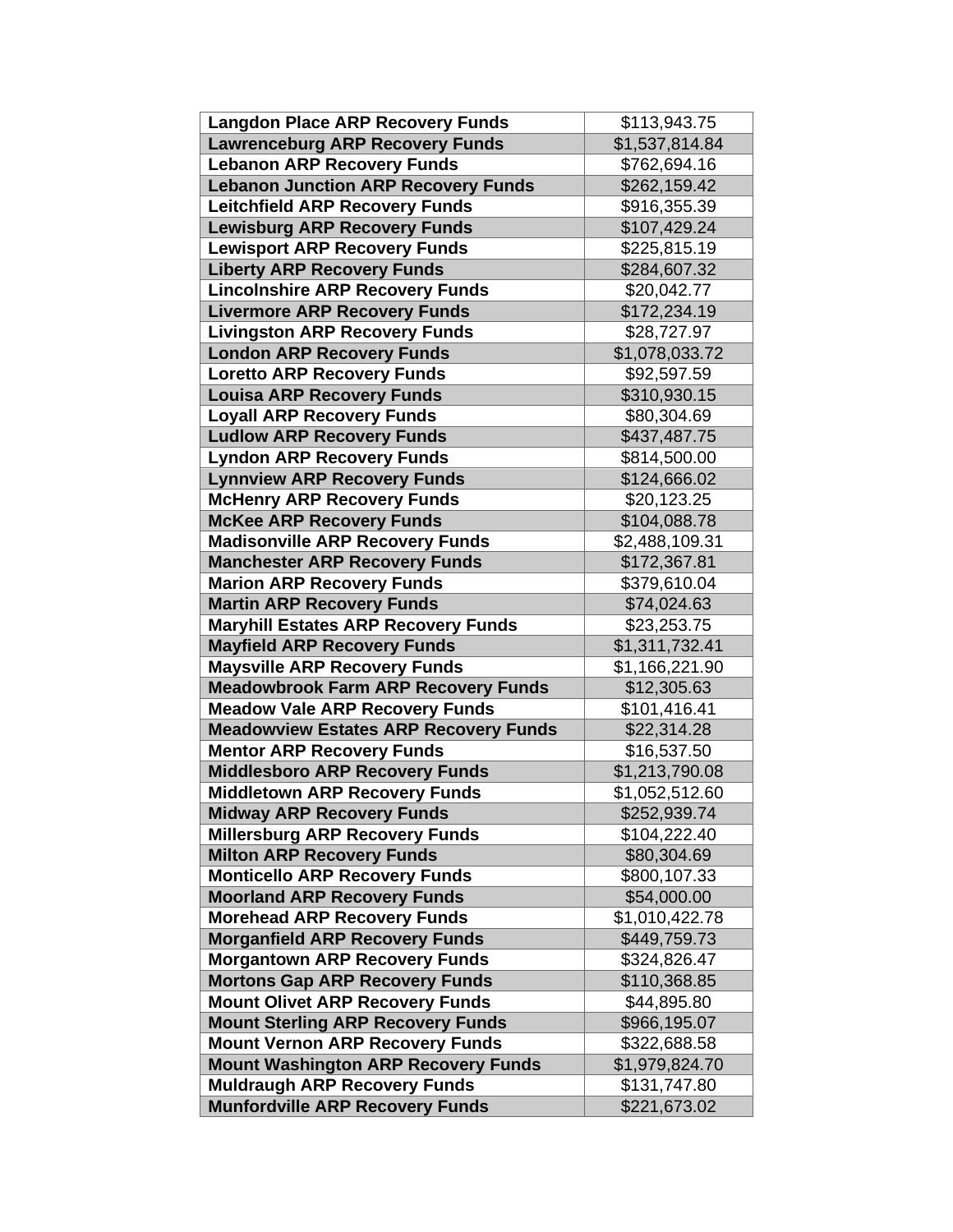| <b>Murray ARP Recovery Funds</b>            | \$2,582,443.94             |
|---------------------------------------------|----------------------------|
| <b>Nebo ARP Recovery Funds</b>              | \$27,097.88                |
| <b>New Castle ARP Recovery Funds</b>        | \$125,467.73               |
| <b>New Haven ARP Recovery Funds</b>         | \$119,454.90               |
| <b>Newport ARP Recovery Funds</b>           | \$1,995,190.82             |
| <b>Nicholasville ARP Recovery Funds</b>     | \$4,124,133.72             |
| <b>Norbourne Estates ARP Recovery Funds</b> | \$59,994.69                |
| <b>Northfield ARP Recovery Funds</b>        | \$140,433.00               |
| <b>North Middletown ARP Recovery Funds</b>  | \$78,945.00                |
| <b>Nortonville ARP Recovery Funds</b>       | \$153,661.23               |
| <b>Oak Grove ARP Recovery Funds</b>         | \$978,087.12               |
| <b>Olive Hill ARP Recovery Funds</b>        | \$207,910.32               |
| <b>Owenton ARP Recovery Funds</b>           | \$204,837.10               |
| <b>Owingsville ARP Recovery Funds</b>       | \$210,181.83               |
| <b>Paducah ARP Recovery Funds</b>           | $\overline{33,322,422.97}$ |
| <b>Paintsville ARP Recovery Funds</b>       | \$533,137.65               |
| <b>Paris ARP Recovery Funds</b>             | \$1,292,224.11             |
| <b>Park City ARP Recovery Funds</b>         | \$74,692.72                |
| <b>Park Hills ARP Recovery Funds</b>        | \$398,717.48               |
| <b>Parkway Village ARP Recovery Funds</b>   | \$88,188.18                |
| <b>Pembroke ARP Recovery Funds</b>          | \$118,786.81               |
| <b>Perryville ARP Recovery Funds</b>        | \$16,260.00                |
| <b>Pewee Valley ARP Recovery Funds</b>      | \$209,647.36               |
| <b>Pikeville ARP Recovery Funds</b>         | \$875,334.52               |
| <b>Pineville ARP Recovery Funds</b>         | \$231,159.93               |
| <b>Pioneer Village ARP Recovery Funds</b>   | \$367,309.50               |
| <b>Pippa Passess ARP Recovery Funds</b>     | \$88,054.56                |
| <b>Plantation ARP Recovery Funds</b>        | \$93,562.50                |
| <b>Pleasureville ARP Recovery Funds</b>     | \$117,985.10               |
| <b>Plum Springs ARP Recovery Funds</b>      | \$19,073.25                |
| <b>Powderly ARP Recovery Funds</b>          | \$98,343.19                |
| <b>Prestonsburg ARP Recovery Funds</b>      | \$471,940.39               |
| <b>Prestonville ARP Recovery Funds</b>      | \$13,125.00                |
| <b>Princeton ARP Recovery Funds</b>         | \$817,076.87               |
| <b>Prospect ARP Recovery Funds</b>          | \$655,398.54               |
| <b>Providence ARP Recovery Funds</b>        | \$400,721.76               |
| <b>Raceland ARP Recovery Funds</b>          | \$314,671.47               |
| <b>Radcliff ARP Recovery Funds</b>          | \$3,061,733.35             |
| <b>Ravenna ARP Recovery Funds</b>           | \$74,692.72                |
| <b>Richlawn ARP Recovery Funds</b>          | \$51,076.88                |
| <b>Richmond ARP Recovery Funds</b>          | \$4,831,242.60             |
| <b>River Bluff ARP Recovery Funds</b>       | \$49,773.38                |
| <b>Riverwood ARP Recovery Funds</b>         | \$62,266.20                |
| <b>Robards ARP Recovery Funds</b>           | \$41,400.00                |
| <b>Rochester ARP Recovery Funds</b>         | \$11,070.00                |
| <b>Rockport ARP Recovery Funds</b>          | \$15,180.00                |
| <b>Rolling Fields ARP Recovery Funds</b>    | \$88,321.80                |
| <b>Rolling Hills ARP Recovery Funds</b>     | \$132,148.66               |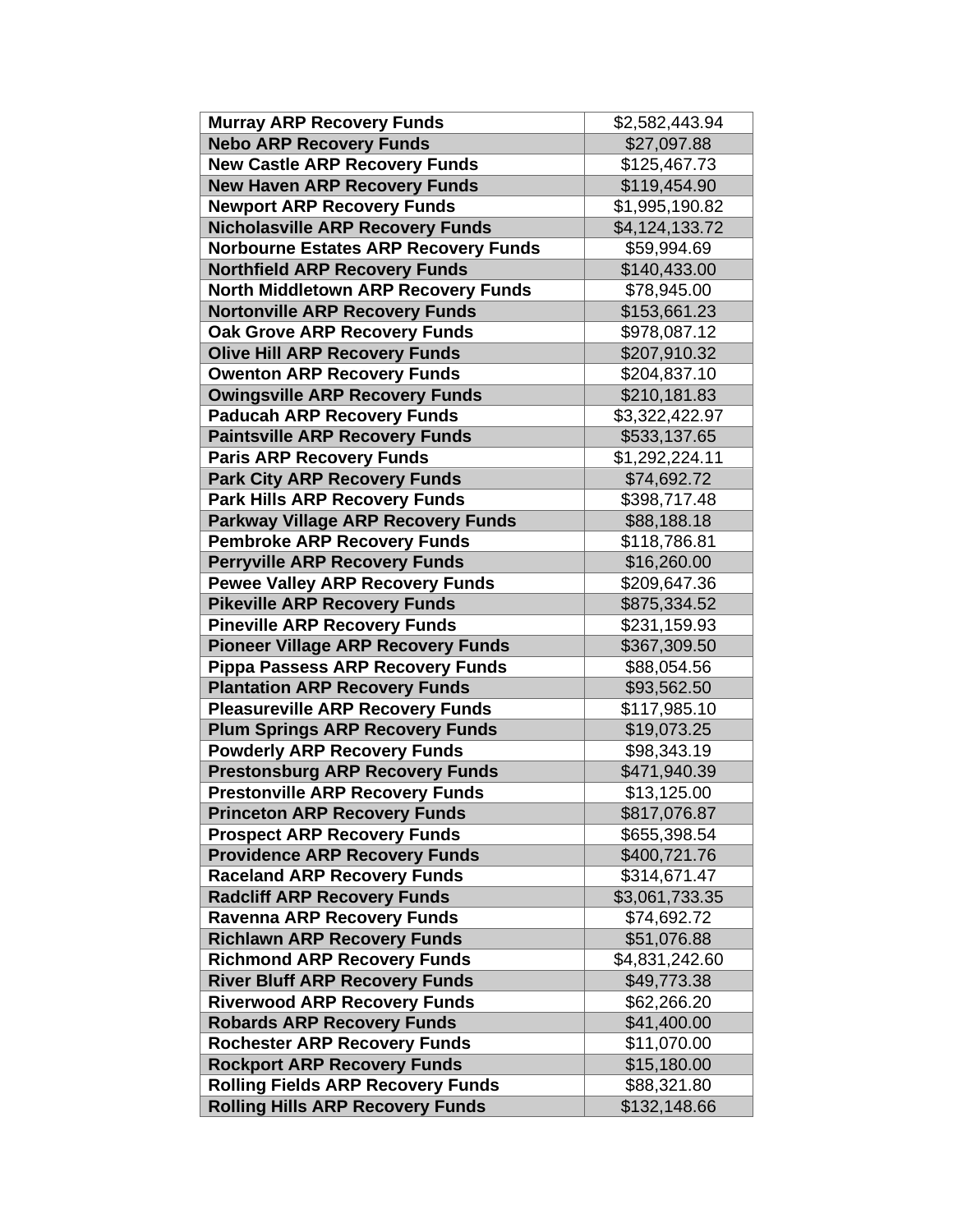| <b>Russell ARP Recovery Funds</b>            | \$431,721.24   |
|----------------------------------------------|----------------|
| <b>Russell Springs ARP Recovery Funds</b>    | \$352,485.49   |
| <b>Russellville ARP Recovery Funds</b>       | \$949,893.62   |
| <b>Ryland Heights ARP Recovery Funds</b>     | \$143,907.08   |
| <b>Sacramento ARP Recovery Funds</b>         | \$58,792.12    |
| <b>Sadieville ARP Recovery Funds</b>         | \$48,369.88    |
| <b>St. Charles ARP Recovery Funds</b>        | \$26,673.75    |
| <b>St. Mathews ARP Recovery Funds</b>        | \$2,419,162.19 |
| <b>St. Regis Park ARP Recovery Funds</b>     | \$200,026.83   |
| <b>Salem ARP Recovery Funds</b>              | \$96,606.15    |
| <b>Salt Lick ARP Recovery Funds</b>          | \$22,961.25    |
| <b>Salyersville ARP Recovery Funds</b>       | \$221,405.79   |
| <b>Sanders ARP Recovery Funds</b>            | \$31,400.34    |
| <b>Sandy Hook ARP Recovery Funds</b>         | \$81,373.64    |
| <b>Sardis ARP Recovery Funds</b>             | \$1,875.00     |
| <b>Science Hill ARP Recovery Funds</b>       | \$92,998.45    |
| <b>Scottsville ARP Recovery Funds</b>        | \$606,761.42   |
| <b>Sebree ARP Recovery Funds</b>             | \$204,436.24   |
| <b>Seneca Gardens ARP Recovery Funds</b>     | \$94,735.49    |
| <b>Sharpsburg ARP Recovery Funds</b>         | \$45,163.04    |
| <b>Shelbyville ARP Recovery Funds</b>        | \$2,216,062.13 |
| <b>Shepherdsville ARP Recovery Funds</b>     | \$1,662,480.86 |
| <b>Shively ARP Recovery Funds</b>            | \$2,096,339.99 |
| <b>Silver Grove ARP Recovery Funds</b>       | \$158,471.49   |
| <b>Simpsonville ARP Recovery Funds</b>       | \$283,851.38   |
| <b>Slaughters ARP Recovery Funds</b>         | \$26,062.50    |
| <b>Smithland ARP Recovery Funds</b>          | \$38,482.12    |
| <b>Smiths Grove ARP Recovery Funds</b>       | \$106,627.53   |
| <b>Somerset ARP Recovery Funds</b>           | \$1,547,969.84 |
| <b>Sonora ARP Recovery Funds</b>             | \$35,946.38    |
| <b>South Carrollton ARP Recovery Funds</b>   | \$3,900.00     |
| <b>Southgate ARP Recovery Funds</b>          | \$536,210.87   |
| <b>South Shore ARP Recovery Funds</b>        | \$141,234.71   |
| <b>Sparta ARP Recovery Funds</b>             | \$31,875.00    |
| <b>Springfield ARP Recovery Funds</b>        | \$395,644.26   |
| <b>Stamping Ground ARP Recovery Funds</b>    | \$107,162.00   |
| <b>Stanford ARP Recovery Funds</b>           | \$489,310.79   |
| <b>Stanton ARP Recovery Funds</b>            | \$362,506.88   |
| <b>Strathmoor Village ARP Recovery Funds</b> | \$88,188.18    |
| <b>Sturgis ARP Recovery Funds</b>            | \$237,974.47   |
| <b>Taylor Mill ARP Recovery Funds</b>        | \$908,872.75   |
| <b>Taylorsville ARP Recovery Funds</b>       | \$174,772.94   |
| <b>Ten Broeck ARP Recovery Funds</b>         | \$12,657.75    |
| <b>Tompkinsville ARP Recovery Funds</b>      | \$300,908.77   |
| <b>Trenton ARP Recovery Funds</b>            | \$50,106.92    |
| <b>Union ARP Recovery Funds</b>              | \$591,516.00   |
| <b>Uniontown ARP Recovery Funds</b>          | \$124,265.17   |
| <b>Vanceburg ARP Recovery Funds</b>          | \$187,065.84   |